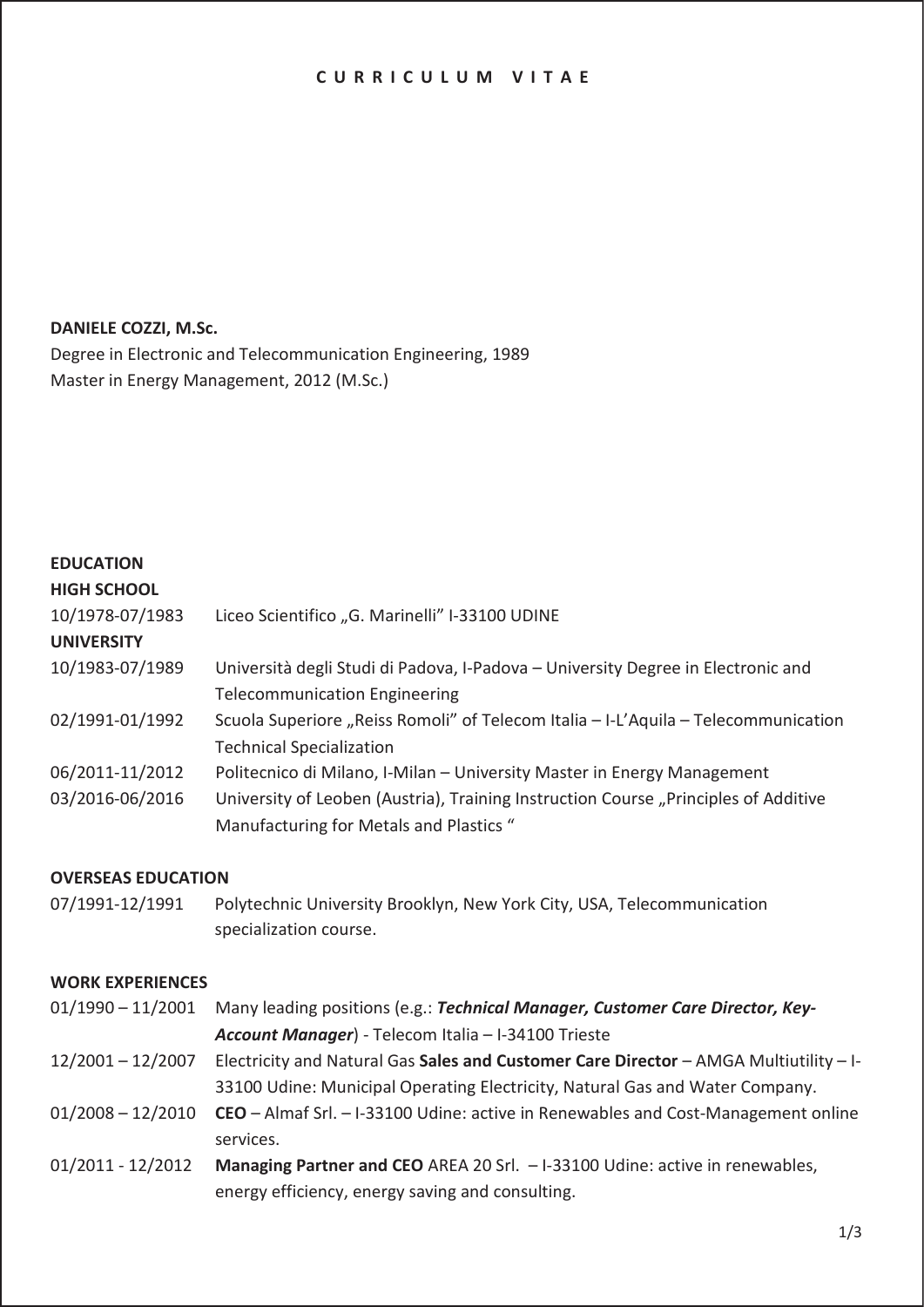| Since 01/2013       | Energy Advisor of the Region Styria, Austria - A-8010 Graz.                                                                                                        |  |
|---------------------|--------------------------------------------------------------------------------------------------------------------------------------------------------------------|--|
| $01/2013 - 11/2015$ | CEO - Greenetica GmbH $-$ A-8020 Graz: active in the development and production of<br>patented concentrating photovoltaic and thermal (CPVT) cogeneration systems. |  |
| $12/2013 - 03/2014$ | Technical Consultant - JOANNEUM RESEARCH INSTITUTE DIGITAL- A-8010 Graz:<br>energy efficiency consultancy in the European Railway sector.                          |  |
| $12/2015 - 03/2017$ | Additive Manufacturing Manager - Fuchshofer Präzisionstechnik GmbH, A-8552<br>Eibiswald.                                                                           |  |
| Since 09/2016       | Additive Manufacturing Scientist and Project Manager - JOANNEUM RESEARCH<br>INSTITUTE MATERIALS - A-8712 Niklasdorf.                                               |  |
| Since 04/2017       | Additive Manufacturing R&D and Business Development Manager - LSS GmbH D-<br>Holzwickede and A-Kapfenberg.                                                         |  |
| <b>PUBLICATIONS</b> |                                                                                                                                                                    |  |
| 03/2014             | Co-Author: White Paper, Main Challenges for Romanian State Railway Carrier CFR<br>and available Solutions on the Market", Copyright JOANNEUM RESEARCH              |  |

- Forschungsgesellschaft mbH
- 10/2017 **Co-Author**: "Mechanical characterization of additively manufactured maraging steel specimens" , presented at the FDMD3 2017 Conference, Milan, Italy
- 06/2018 **Co-Author:** "An assessment on the benefits of additive manufacturing regarding new swirler geometries for gas turbine burners", to be presented at the ASME 2018 Turbo Expo Conference, Lillestrom, Norway.

# **NATIONAL and INTERNATIONAL PROJECT MANAGEMENT**

| $04/2003 - 12/2005$ | <b>Project Manager:</b>                                                             |
|---------------------|-------------------------------------------------------------------------------------|
|                     | 1) Project "GAWUP - Grocka AMGA Water Utility Project" - Serbia                     |
|                     | Project "B.A.M.P. Bijeljina AMGA Methanisation Project" - Bosnia<br>2)              |
|                     | An international cooperation between EU and former Yugoslavian countries.           |
| $03/2015 - 11/2015$ | Project Manager: "SME instrument project - "Resource-efficient eco-innovative food  |
|                     | production and processing SFS-08-2015-1 (Solar Energy for Food Industry - SEFI)" -  |
|                     | "Horizon 2020 - Research and Innovation Framework Programme"                        |
| Since 01/2017       | Project Manager: "Technische und wirtschaftliche Bewertung der Einsetzbarkeit der   |
|                     | SLM (Selective Laser Melting)-Technologie zur Herstellung von Produkten aus         |
|                     | amorphen Metallen (metallischen Gläsern) für die Medizintechnik" – FFG, Vienna,     |
|                     | Austria                                                                             |
| Since 07/2017       | Project Manager: "Central European SME Gateway to Key-enabling Technology           |
|                     | Infrastructures - Sparking a new Transnational KET Innovation Ecosystem" - Interreg |
|                     | Central Europe Call2, EU Project.                                                   |
| Since 07/2017       | Project Manager: "Advance Manufacturing Ecosystem improvement", Peer learning       |
|                     | of innovation agencies INNOSUP-5-2016-2017.                                         |
| Since 08/2017       | Project Manager: "Nutzbarkeit des 3D-Drucks für die Optimierung von CBOne           |
|                     | Brennern" - FFG, Vienna, Austria                                                    |
| Since 08/2017       | Project Manager: "Nutzbarkeit des 3D-Drucks für Gummi unter Beachtung der           |
|                     | erzielbaren Oberflächengüte für eine anschließende Funktionalisierung", FFG,        |
|                     | Vienna, Austria                                                                     |